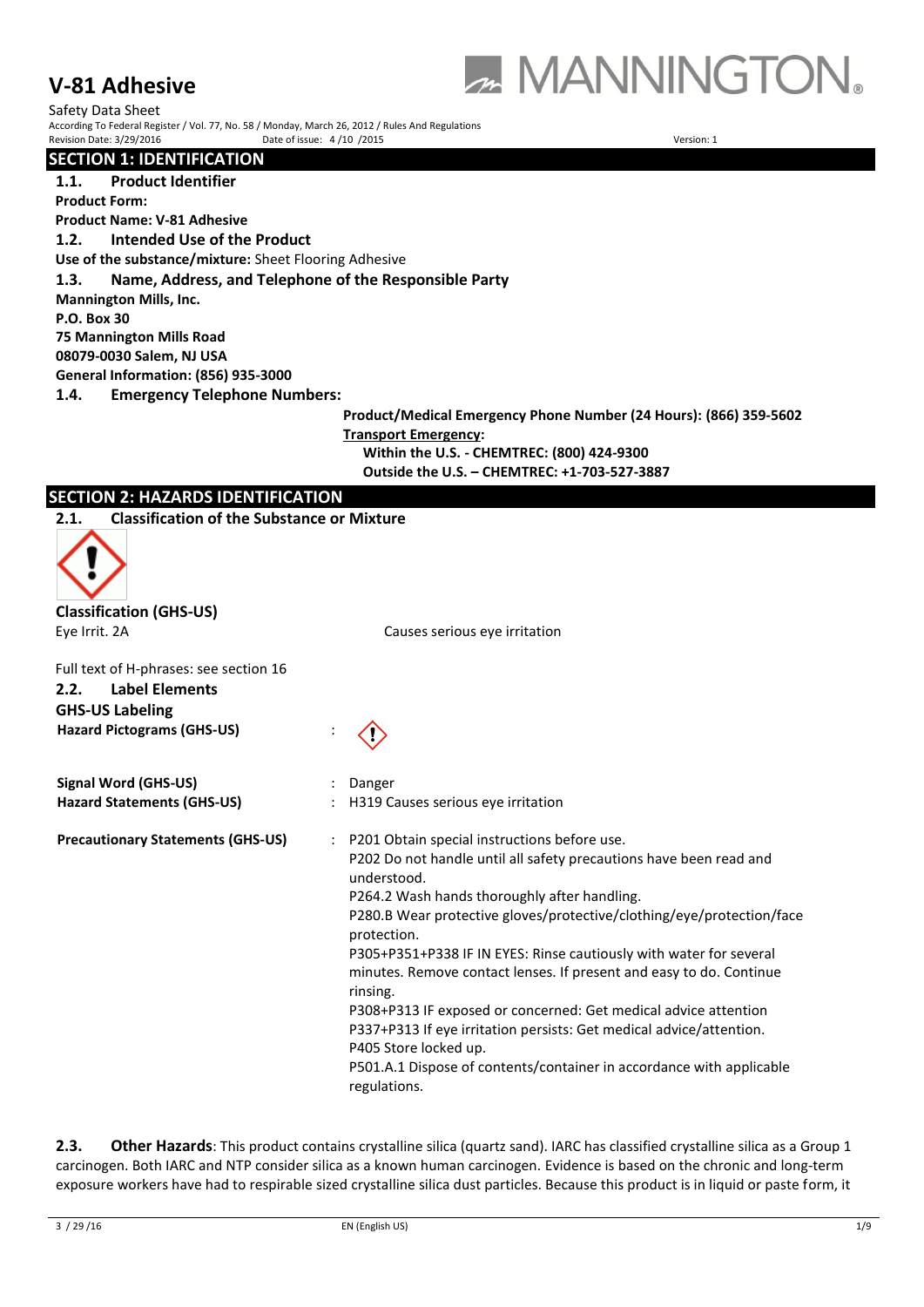Safety Data Sheet

According to Federal Register / Vol. 77, No. 58 / Monday, March 26, 2012 / Rules and Regulations

does not pose a dust hazard; therefore, this classification is not relevant. (Note: sanding of the hardened product may create a silica dust hazard).

# **2.4. Unknown Acute Toxicity (GHS-US)** None

# **SECTION 3: COMPOSITION/INFORMATION ON INGREDIENTS**

| <b>Substance</b><br>J.L. |                           |   |                                |
|--------------------------|---------------------------|---|--------------------------------|
| <b>Name</b>              | <b>Product Identifier</b> | % | <b>Classification (GHS-US)</b> |
| N.A.                     |                           |   |                                |

#### **3.2. Mixture**

Hazardous components within the meaning of 29 CFR 1910.1200 and related classification:

| <b>Name</b>                     | <b>Product Identifier</b> | %          | <b>Classification (GHS-US)</b>        |
|---------------------------------|---------------------------|------------|---------------------------------------|
| Glycidoxypropyltrimethoxysilane | CAS: 2530-83-8            | 1-5%       | Eye Dam. 1, H318                      |
| Silica Sand                     | CAS: 14808-60-7           | $0.1 - 1%$ | Carc. 1A, H350.A; STOT RE<br>1. H372A |

Full text of H-phrases: see section 16

## **SECTION 4: FIRST AID MEASURES**

#### **4.1. Description of First Aid Measures**

**First-aid Measures General**:

# **First-aid Measures After Inhalation**:

**First-aid Measures After Skin Contact**: Immediately take off all contaminated clothing. Areas of the body that have - or are only even suspected of having come into contact with the product must be rinsed immediately with plenty of running water and possibly with soap. Wash thoroughly the body (shower or bath). Remove contaminated clothing immediately and dispose of safely. After contact with skin, wash immediately with soap and plenty of water.

**First-aid Measures After Eye Contact**: After contact with the eyes, rinse with water with the eyelids open for a sufficient length of time, then consult an ophthalmologist immediately. Protect uninjured eye.

**First aid Measures After Inhalation:** Remove casualty to fresh air and keep warm and at rest.

**First-aid Measures After Ingestion**: Do not induce vomiting. Get medical attention, showing the SDS and the hazard label.

# **4.2. Most important symptoms/effects, acute and delayed**

**Symptoms/Injuries:** 

**Symptoms/Injuries After Inhalation:**

**Symptoms/Injuries After Skin Contact:**

**Symptoms/Injuries After Eye Contact:** Eye Irritation, Eye Damages

**Symptoms/Injuries After Ingestion:** 

#### **4.3. Indication of Any Immediate Medical Attention and Special Treatment Needed**

In case of accident or unwellness, seek medical advice immediately (show directions for use or safety data sheet if possible).

# **SECTION 5: FIRE-FIGHTING MEASURES**

#### **5.1. Extinguishing Media**

**Suitable Extinguishing Media:** Water, Carbon dioxide (CO2) **Unsuitable Extinguishing Media:** None in particular

#### **5.2. Special Hazards Arising From the Substance or Mixture**

Do not inhale explosion and combustion gases. Burning produces heavy smoke.

#### **Hazardous combustion products:** N.A.

**Explosive properties:** N.A.

**Oxidizing properties:** N.A.

# **5.3. Advice for Firefighters**

**Precautionary Measures Fire**: Use suitable breathing apparatus.

**Firefighting Instructions:** Collect contaminated fire extinguishing water separately. This must not be discharged into drains. Move undamaged containers from immediate hazard area if it can be done safely.

**Protection During Firefighting:** 

**Other Information:**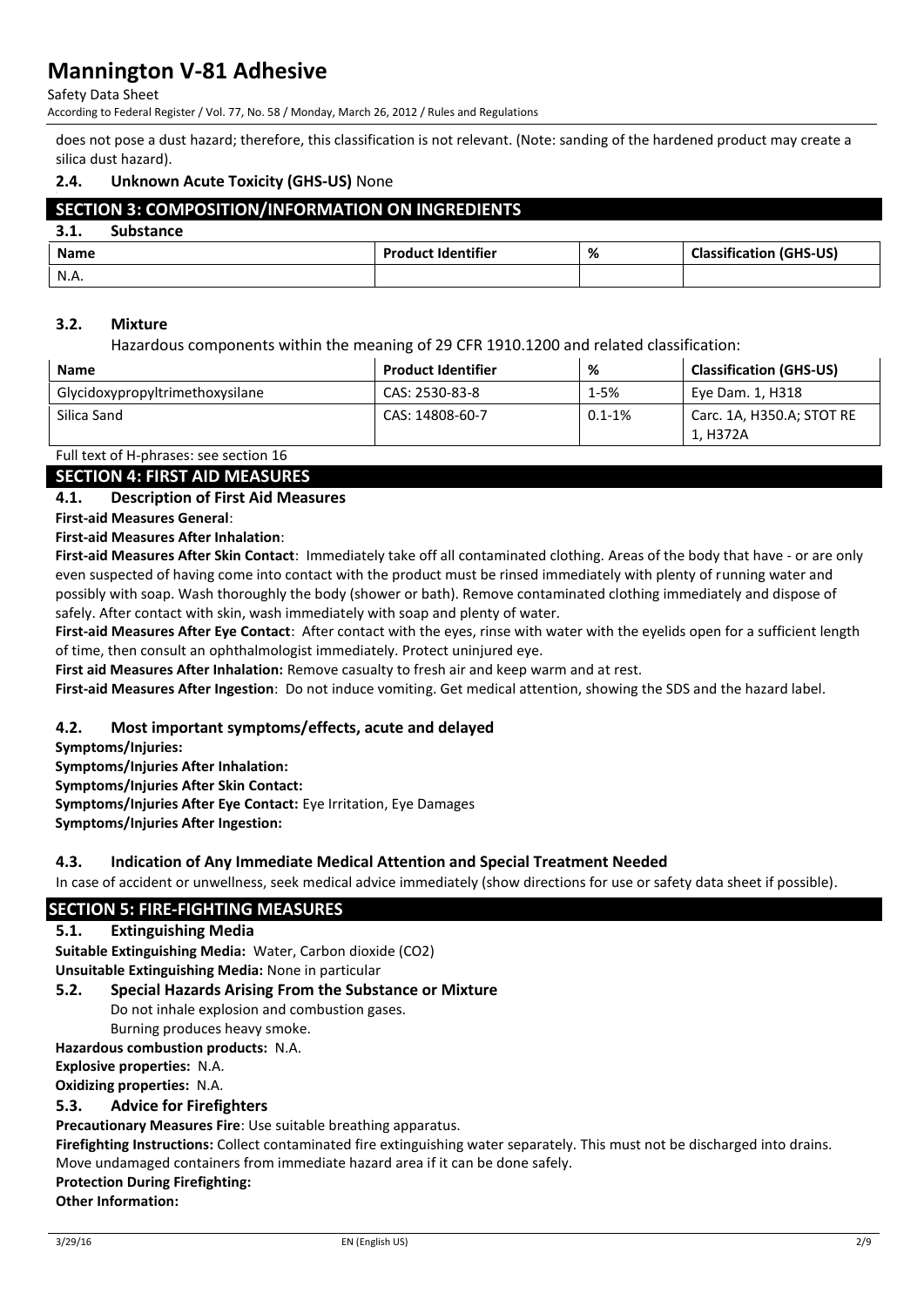Safety Data Sheet

According to Federal Register / Vol. 77, No. 58 / Monday, March 26, 2012 / Rules and Regulations

# **SECTION 6: ACCIDENTAL RELEASE MEASURES**

#### **6.1. Personal Precautions, Protective Equipment and Emergency Procedures**

#### **General measures:**

Wear personal protection equipment Remove persons to safety See Protective Measures under points 7 & 8

### **6.1.1. For Non-emergency Personnel**

**Protective Equipment:** N.A.

**Emergency Procedures:** N.A.

#### **6.1.2. For Emergency Responders**

**Protective Equipment:** N.A.

**Emergency Procedures:** N.A.

#### **6.2. Environmental Precautions**

# **6.3. Methods and Material for Containment and Cleaning Up**

Suitable material for taking up: absorbing material, organic sand. Wash with plenty of water.

**Methods for Cleaning Up:**

#### **6.4. Reference to Other Sections**

# **SECTION 7: HANDLING AND STORAGE**

# **7.1. Precautions for Safe Handling**

Avoid contact with skin and eyes, inhalation of vapors and mists.

Exercise the greatest care when handling or opening the container.

Don't use empty container before they have been cleaned.

Before making transfer operations, assure that there aren't any incompatible material residuals in the containers.

Contaminated clothing should be changed before entering eating areas.

Do not eat or drink while working.

See also section 8 for recommended protective equipment.

#### **7.2. Conditions for Safe Storage, Including Any Incompatibilities**

**Technical Measures:** N.A.

**Storage Conditions:** N.A.

**Incompatible Products:** None in particular.

**Storage Temperature:** Adequately ventilated premises.

#### **7.3. Specific End Use(s)**

# **SECTION 8: EXPOSURE CONTROLS/PERSONAL PROTECTION**

**8.1. Control Parameters**

List of Components with OEL value:

| Component                                                | <b>OEL Type Country</b>                                             | <b>Ceiling</b> | Long Term<br>Mg/m3                                                                                                                                       | Long Term<br>ppm | <b>Short Term</b><br>mg/m3 | <b>Short Term Note</b><br>ppm |                                                                                     |
|----------------------------------------------------------|---------------------------------------------------------------------|----------------|----------------------------------------------------------------------------------------------------------------------------------------------------------|------------------|----------------------------|-------------------------------|-------------------------------------------------------------------------------------|
| Silica Sand                                              | ACGIH                                                               |                | 0.025                                                                                                                                                    |                  |                            |                               | A2- Suspected Human Carcinogen,<br>lung cancer; pulmonary fibrosis                  |
| 8.2.<br><b>Hand Protection</b>                           | <b>Exposure Controls</b><br><b>Appropriate Engineering Controls</b> |                | N.A.<br>rubber.                                                                                                                                          |                  |                            |                               | Use protective gloves that provide comprehensive protection, e.g. PVC., neoprene or |
| <b>Eye Protection</b><br><b>Skin and Body Protection</b> |                                                                     |                | Use close fitting goggles, don't use eye lens.<br>Use clothing that provides comprehensive protection to the skin, e.g. cotton, rubber,<br>PVC or viton. |                  |                            |                               |                                                                                     |
| <b>Respiratory Protection</b>                            |                                                                     |                | N.A.                                                                                                                                                     |                  |                            |                               |                                                                                     |
|                                                          | <b>Environmental Exposure Controls</b>                              |                |                                                                                                                                                          |                  |                            |                               |                                                                                     |
|                                                          | <b>Consumer Exposure Controls</b>                                   |                |                                                                                                                                                          |                  |                            |                               |                                                                                     |
|                                                          | <b>SECTION 9: PHYSICAL AND CHEMICAL PROPERTIES</b>                  |                |                                                                                                                                                          |                  |                            |                               |                                                                                     |
| 9.1.                                                     | <b>Information on Basic Physical and Chemical Properties</b>        |                |                                                                                                                                                          |                  |                            |                               |                                                                                     |
| <b>Physical State</b>                                    |                                                                     |                |                                                                                                                                                          | : Liquid         |                            |                               |                                                                                     |
| Appearance                                               |                                                                     |                |                                                                                                                                                          | : Paste beige    |                            |                               |                                                                                     |
| Odor                                                     |                                                                     |                |                                                                                                                                                          | : N.A.           |                            |                               |                                                                                     |
| <b>Odor Threshold</b>                                    |                                                                     |                |                                                                                                                                                          | : N.A.           |                            |                               |                                                                                     |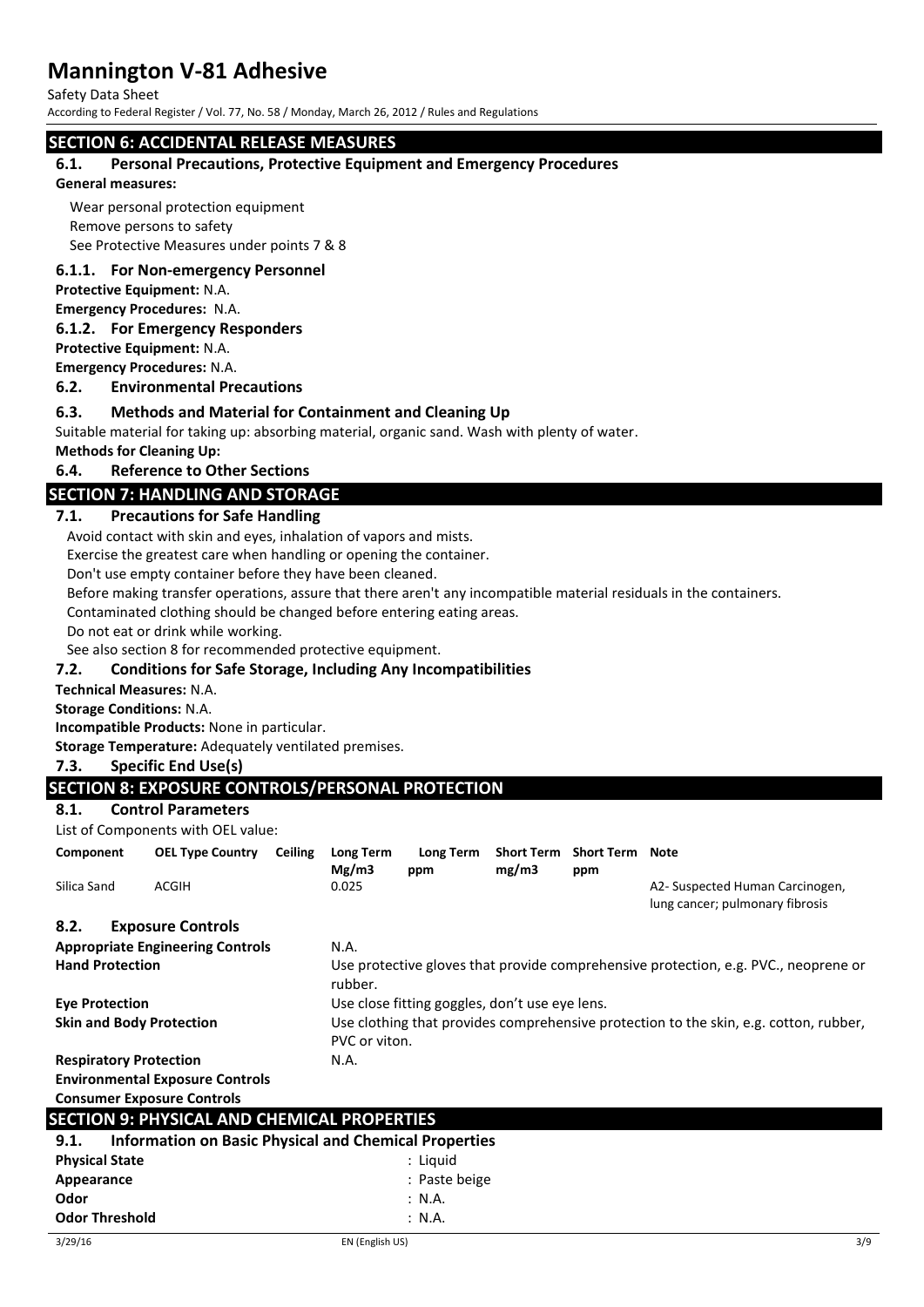Safety Data Sheet

According to Federal Register / Vol. 77, No. 58 / Monday, March 26, 2012 / Rules and Regulations

| рH                                            | : 9.40                                           |
|-----------------------------------------------|--------------------------------------------------|
| <b>Evaporation Rate</b>                       | : N.A.                                           |
| <b>Melting Point</b>                          | : N.A.                                           |
| <b>Freezing Point</b>                         | : N.A.                                           |
| <b>Boiling Point</b>                          | : >100 <sup>o</sup> C (212 <sup>o</sup> F)       |
| <b>Flash Point</b>                            | $\colon$ $>$ 100 $^{\circ}$ C (212 $^{\circ}$ F) |
| <b>Auto-ignition Temperature</b>              | : N.A.                                           |
| <b>Decomposition Temperature</b>              | : N.A.                                           |
| Flammability (solid, gas)                     | : N.A.                                           |
| <b>Vapor Pressure</b>                         | : N.A.                                           |
| <b>Relative Vapor Density at 20 °C</b>        | : N.A.                                           |
| <b>Relative Density</b>                       | : N.A.                                           |
| <b>Specific Gravity</b>                       | : N.A.                                           |
| Specific gravity / density                    | : N.A.                                           |
| Solubility in water                           | : Dispersible                                    |
| <b>Partition Coefficient: N-Octanol/Water</b> | : N.A.                                           |
| <b>Viscosity</b>                              | : N.A.                                           |
| <b>Lower Flammable Limit</b>                  | : N.A.                                           |
| Upper Flammable Limit                         | : N.A.                                           |
| <b>Other Information</b><br>9.2.              |                                                  |
| <b>Substance Groups relevant properties</b>   | : N.A.                                           |
| <b>VOC Content</b>                            | : 15 g/L                                         |

# **SECTION 10: STABILITY AND REACTIVITY**

**10.1. Reactivity:** Stable under normal conditions

**10.2. Chemical Stability:** Data Not Available

**10.3. Possibility of Hazardous Reactions:** None

**10.4. Conditions to Avoid:** Stable under normal conditions

**10.5. Incompatible Materials:** None in particular

**10.6. Hazardous Decomposition Products:** None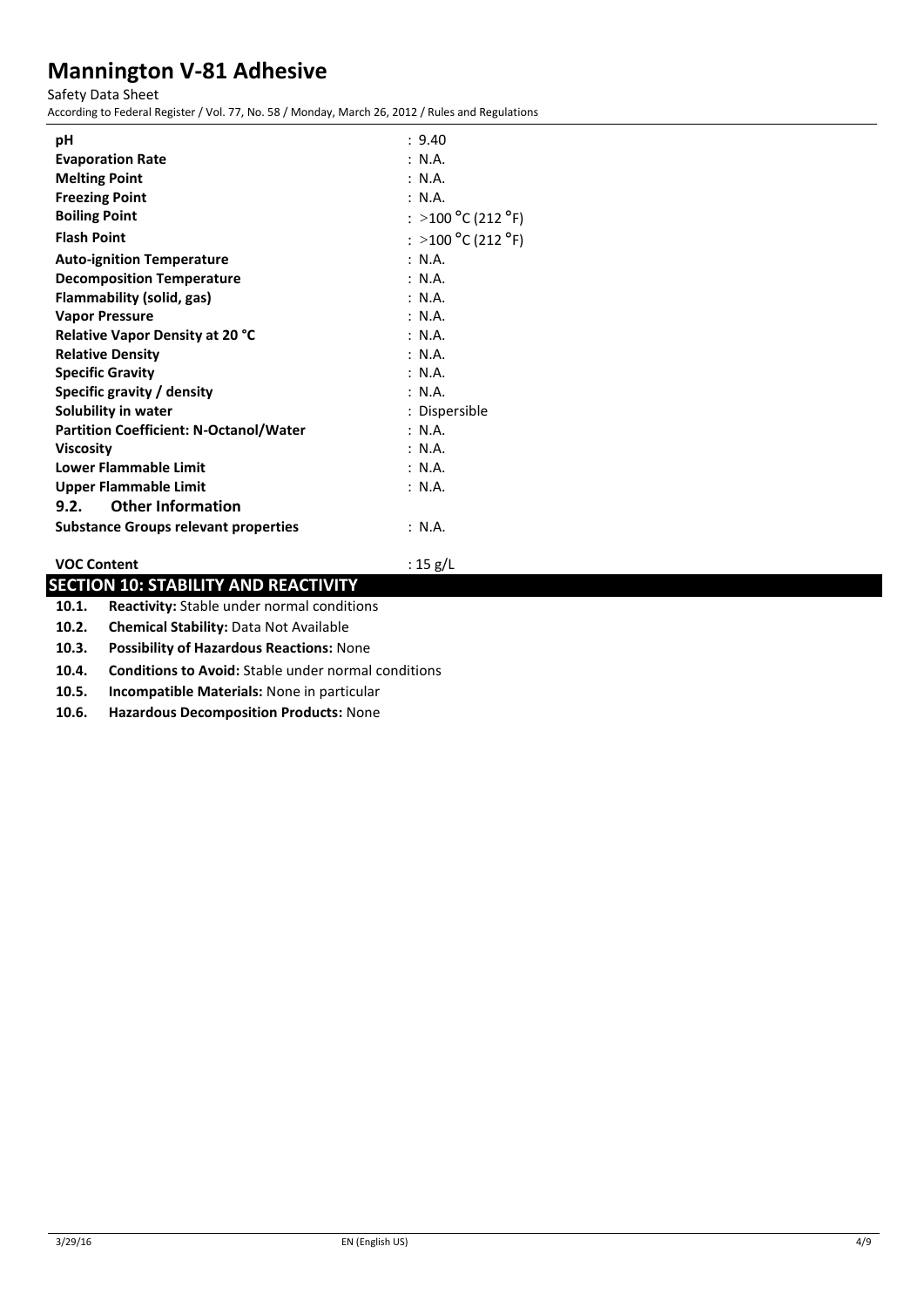Safety Data Sheet

According to Federal Register / Vol. 77, No. 58 / Monday, March 26, 2012 / Rules and Regulations

# **SECTION 11: TOXICOLOGICAL INFORMATION**

#### **11.1. Information On Toxicological Effects**

**Toxicological Information of the mixture:** There is no toxicological data available on the mixture. Consider the individual concentration of each component to assess toxicological effects resulting from exposure to the mixture.

#### **Toxicological information on main components of the mixture:**

Naphthenic oil a) acute toxicity LC50 Inhalation Rat = 2,18000mg/l 4h LD50 Oral Rat > 500,00000mg/kg LD50 Skin Rabbit > 2000,00000mg/kg

Silica Sand a) acute toxicity LD50 Oral Rat = 500mg/kg

#### **If not differently specified, the information required in the regulation and listed below must be considered as N.A.** Toxicological information on main components of the mixture:

a) acute toxicity

- b) skin corrosion/irritation
- c) serious eye damage/irritation
- d) respiratory or skin sensitisation
- e) germ cell mutagenicity
- f) carcinogenicity
- g) reproductive toxicity
- h) STOT-single exposure
- i) STOT-repeated exposure
- j) aspiration hazard

#### **Substance(s) listed on the IARC Monographs:**

Silica Sand Group 1

# **Substance(s) listed on the OSHA Carcinogen(s):**

Silica Sand

#### **Substance(s) listed on the NIOSH Carcinogen(s):**

Silica Sand

#### **Substance(s) listed on the NTP report on Carcinogen(s):**

Silica Sand

# **SECTION 12: ECOLOGICAL INFORMATION**

#### **12.1. Toxicity**

Adopt good working practices, so that the product is not released into the environment.

**Ecotoxicological information:**

**List of components with eco-toxicological properties:**

| Quantity    | Component                                  | Ident. Numb.    | Ecotox Info.                                                  |
|-------------|--------------------------------------------|-----------------|---------------------------------------------------------------|
| $0.1 - 1\%$ | Silica Sand                                | CAS: 14808-60-7 | LC50 a) Aquatic acute toxicity carp<br>> 10000,00000 mg/L 72h |
| 12.2.       | <b>Persistence and Degradability: N.A.</b> |                 |                                                               |
| 12.3.       | <b>Bioaccumulative Potential: N.A.</b>     |                 |                                                               |
| 12.4.       | <b>Mobility in Soil: N.A.</b>              |                 |                                                               |
| 12.5.       | <b>Other Adverse Effects: N.A.</b>         |                 |                                                               |
|             |                                            |                 |                                                               |

**Other Information** :

# **SECTION 13: DISPOSAL CONSIDERATIONS**

# **13.1. Waste treatment methods**

#### **Sewage Disposal Recommendations:**

**Waste Disposal Recommendations:** Waste must be handled in accordance with all federal, state, provincial, and local regulations. Consult authorities before disposal. **Additional Information:**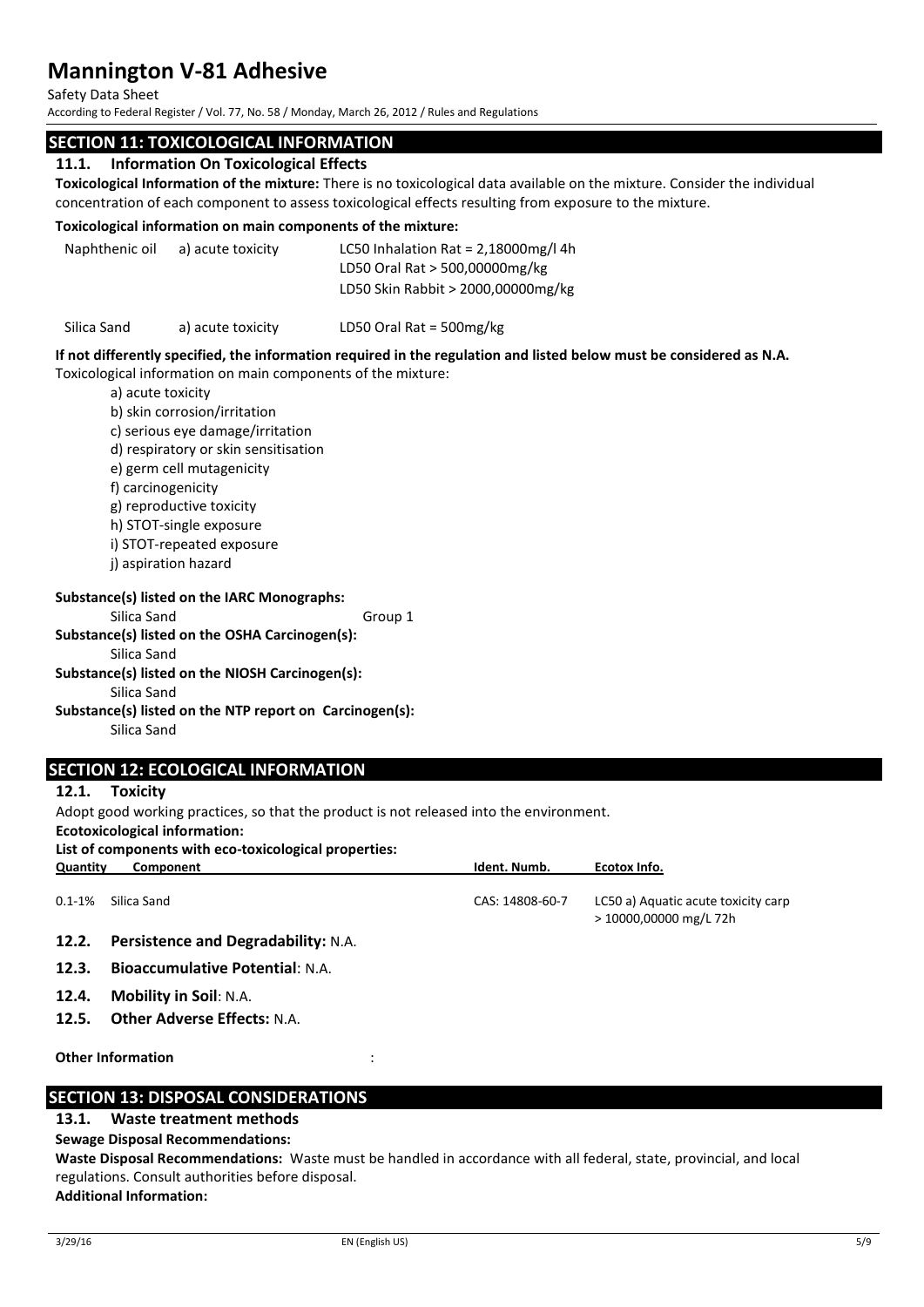Safety Data Sheet

According to Federal Register / Vol. 77, No. 58 / Monday, March 26, 2012 / Rules and Regulations

# **SECTION 14: TRANSPORT INFORMATION**

# **14. TRANSPORT INFORMATION**

# **UN number**

ADR-UN number: N/A DOT-UN Number: N/A IATA-Un number: N/A IMDG-Un number: N/A

### **UN proper shipping name**

ADR-Shipping Name: N/A DOT-Proper Shipping Name: N/A IATA-Technical name: N/A IMDG-Technical name: N/A

# **Transport hazard class(es)**

ADR-Class: N/A DOT-Hazard Class: N/A IATA-Class: N/A IMDG-Class: N/A

## **Packing group**

ADR-Packing Group: N/A DOT-Packing group: N/A IATA-Packing group: N/A IMDG-Packing group: N/A

# **Environmental hazards**

Marine pollutant: No

Environmental Pollutant: N.A**.**

# **Transport in bulk according to Annex II of MARPOL73/78 and the IBC Code:** N.A.

# **Special precautions**

Department of Transportation (DOT):

DOT-Special Provision(s): N/A DOT-Label(s): N/A DOT-Symbol: N/A DOT-Cargo Aircraft: N/A DOT-Passenger Aircraft: N/A DOT-Bulk: N/A DOT-Non-Bulk: N/A

# **Road and Rail (ADR-RID):**

ADR-Label: N/A ADR-Hazard identification number: N/A ADR-Tunnel Restriction Code: N/A

# **Air (IATA):**

IATA-Passenger Aircraft: N/A IATA-Cargo Aircraft: N/A IATA-Label: N/A IATA-Subrisk: N/A IATA-Erg: N/A IATA-Special Provisions: N/A

#### **Sea (IMDG):**

IMDG-Stowage Code: N/A IMDG-Stowage Note: N/A IMDG-Subrisk: N/A IMDG-Special Provisions: N/A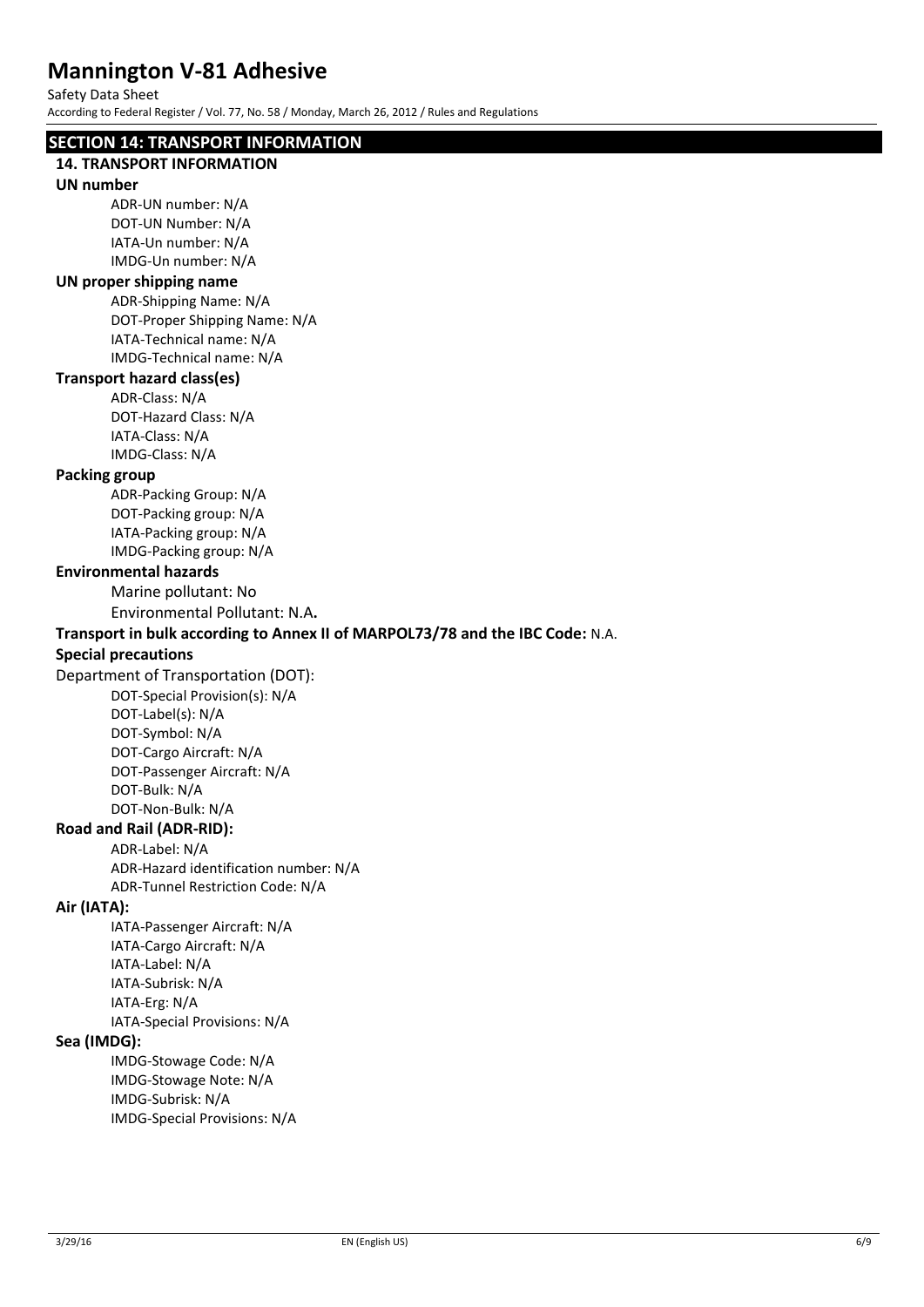Safety Data Sheet

According to Federal Register / Vol. 77, No. 58 / Monday, March 26, 2012 / Rules and Regulations

# **SECTION 15: REGULATORY INFORMATION**

# **15.1 US Federal Regulations**

# **TSCA – Toxic Substances Control Act**

**TSCA Inventory:** All components are listed on the TSCA inventory.

#### **TSCA Listed substances:**

| Glycidoxypropyltrimethoxysilane | is listed in TSCA | Section 8b |
|---------------------------------|-------------------|------------|
| Silica Sand                     | is listed in TSCA | Section 8b |

**SARA - Superfund Amendments and Reauthorization Act Section 302 – Extremely Hazardous Substances:** No substances listed **Section 304 - Hazardous Substances:** No substances listed **Section 313: Toxic chemical list:** No substances listed

**CERCLA – Comprehensive Environmental Response, Compensation, and Liability Act** Substances listed under CERCLA: No substances listed

# **CAA – Clean Air Act**

CAA listed substances: No substances listed

**CWA – Clean Water Act** CWA listed substances: No substances listed

**USA – State specific regulations California Proposition 65 Substance(s) listed under California Proposition 65:** Silica Sand Listed as carcinogen

**Massachusetts Right to know Substance(s) listed under Massachusetts Right to know:** Silica Sand

**Pennsylvania Right to know Substance(s) listed under Pennsylvania Right to know:** Silica Sand

**New Jersey Right to know Substance(s) listed under New Jersey Right to know:** Silica Sand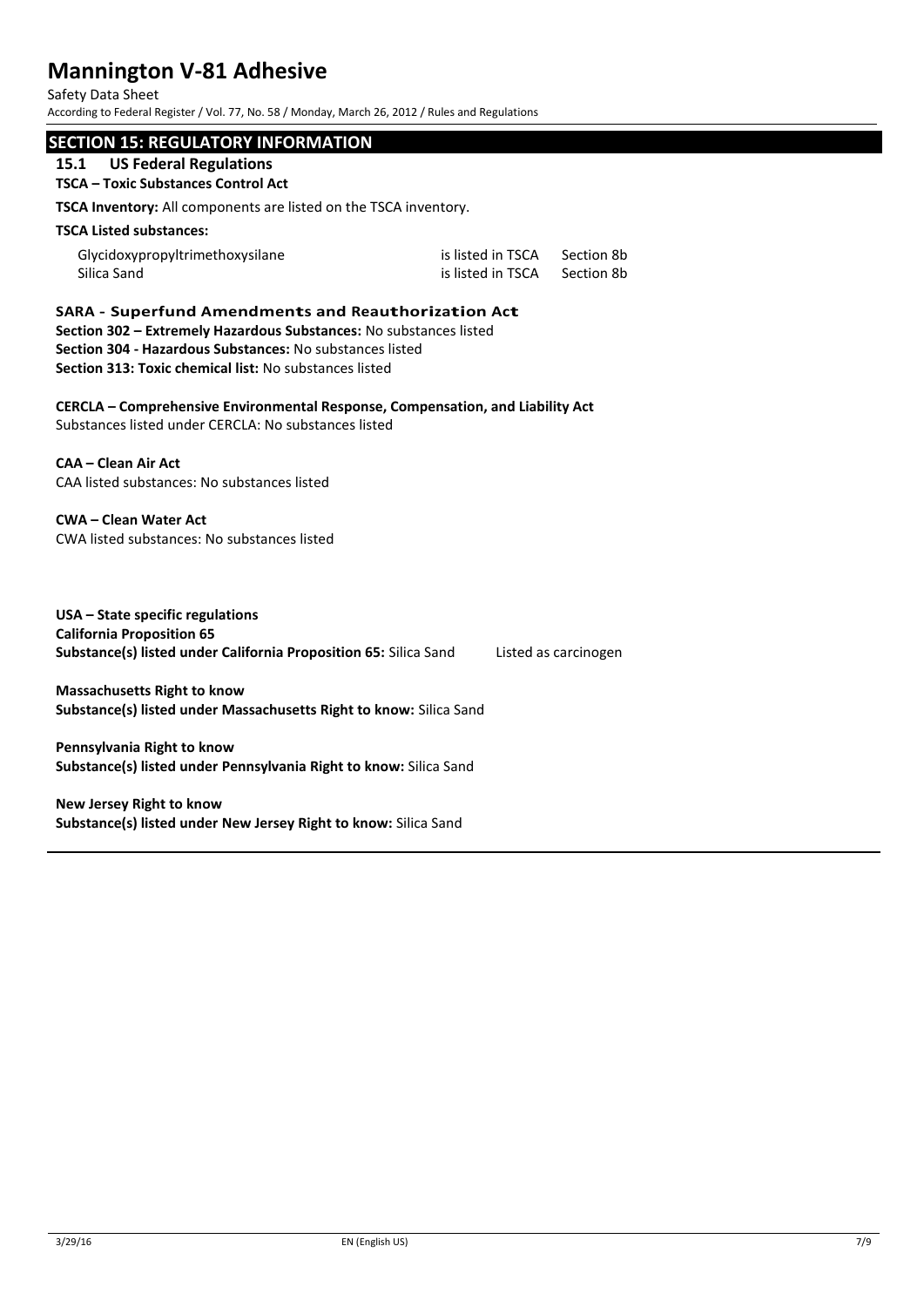Safety Data Sheet

According to Federal Register / Vol. 77, No. 58 / Monday, March 26, 2012 / Rules and Regulations

| SECTION 16: OTHER INFORMATION, INCLUDING DATE OF PREPARATION OR LAST REVISION |                                                                                                                                             |  |
|-------------------------------------------------------------------------------|---------------------------------------------------------------------------------------------------------------------------------------------|--|
| <b>Revision Date</b>                                                          | : 3/29/16                                                                                                                                   |  |
| <b>Other Information</b>                                                      | : This document has been prepared in accordance with the SDS<br>requirements of the OSHA Hazard Communication Standard 29 CFR<br>1910.1200. |  |

| <b>Description</b>            |
|-------------------------------|
| Causes serious eye damage     |
| Causes serious eye irritation |
| May cause cancer if inhaled   |
|                               |

Safety Data Sheet dated 4/10/2015 – version 1 Product code: 2205 Additional classification information



HMIS Health: 1 = Slight HMIS Health – Is health hazard chronic? : Yes HMIS Flammability: 1 = Combustible if heated HMIS Reactivity: 0 = Minimal HMIS P.P.E.: Safety glasses, gloves NFPA Health: 1 = Slight NFPA Flammability: 1 = Combustible if heated NFPA Reactivity: 0 = Minimal NFPA Special Risk: N.A.

Reasonable care has been taken in the preparation of this information, but the manufacturer makes no warranty of merchantability or any other warranty, expressed or implied, with respect to this information. The manufacturer makes no representations and assumes no liability for any direct, incidental or consequential damages resulting from its use. The information herein is presented in good faith and believed to be accurate as of the effective date given. It is the buyer's responsibility to ensure that its activities comply with Federal, State or provincial and local laws.

This document was prepared by a competent person who has received appropriate training.

It is the duty of the user to ensure that this information is appropriate and complete with respect to the specific use intended. This SDS cancels and replaces any preceding release.

**Legend to abbreviations and acronyms used in the safety data sheet:**